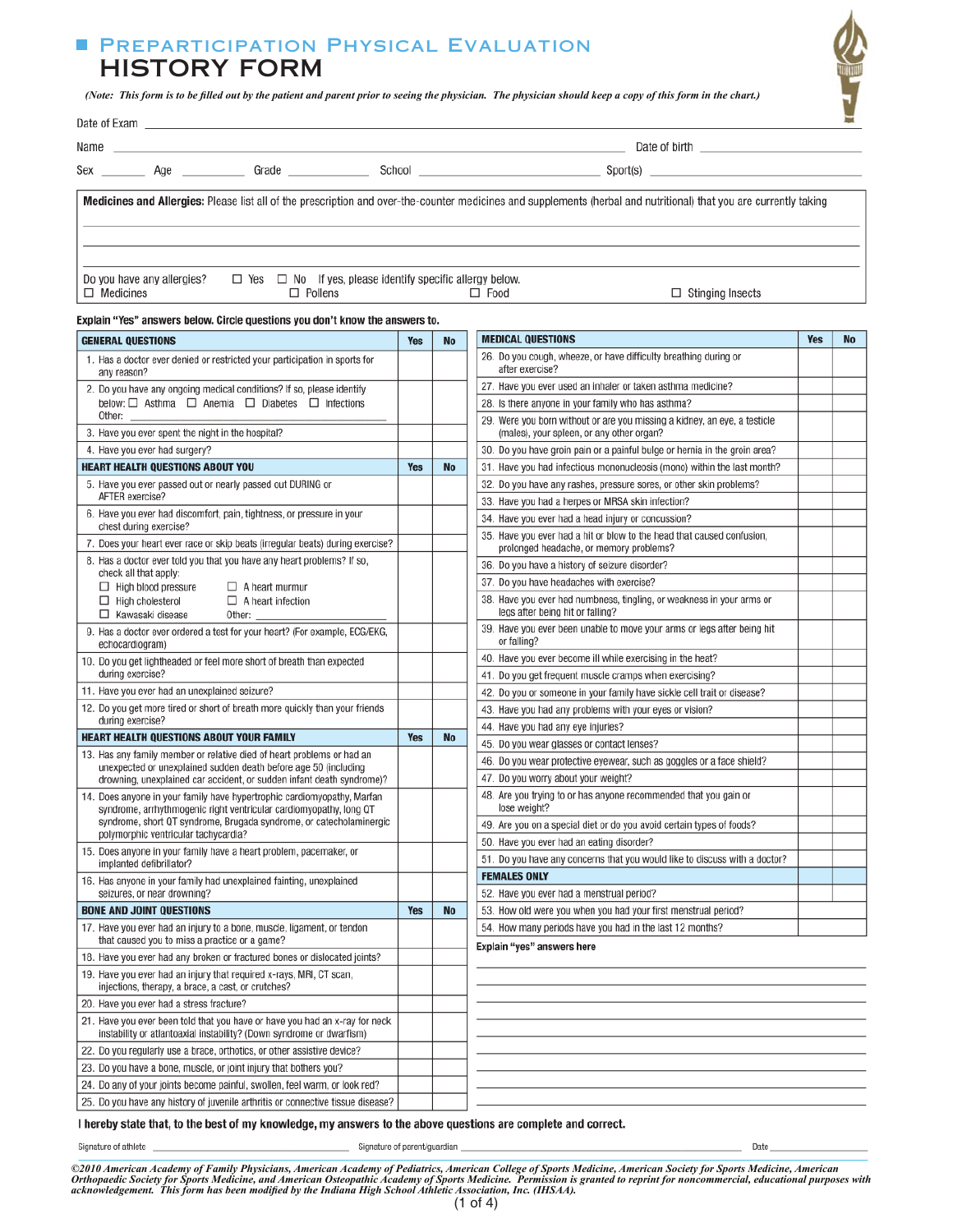# **E PREPARTICIPATION PHYSICAL EVALUATION** PHYSICAL EXAMINATION FORM

(The physical examination must be performed on or after April 1 by a Physician holding an unlimited license to practice medicine to be valid for the following school year  $-$  IHSAA By-Law C 3-10)



Date of birth

#### **PHYSICIAN REMINDERS**

EVAMINATION

Name

1. Consider additional questions on more sensitive issues

- . Do you feel stressed out or under a lot of pressure?
- · Do you ever feel sad, hopeless, depressed, or anxious?
- . Do you feel safe at your home or residence?
- . Have you ever tried cigarettes, chewing tobacco, snuff, or dip?
- . During the past 30 days, did you use chewing tobacco, snuff, or dip?
- . Do you drink alcohol or use any other drugs?
- . Have you ever taken anabolic steroids or used any other performance supplement?
- . Have you ever taken any supplements to help you gain or lose weight or improve your performance?
- . Do you wear a seat belt, use a helmet, and use condoms?
- 2. Consider reviewing questions on cardiovascular symptoms (questions 5-14).

|                    | EAAMINAIIUN                                                                                             |  |        |       |                                                                                          |              |               |      |                             |
|--------------------|---------------------------------------------------------------------------------------------------------|--|--------|-------|------------------------------------------------------------------------------------------|--------------|---------------|------|-----------------------------|
| Height             |                                                                                                         |  | Weight |       | $\Box$ Male                                                                              |              | $\Box$ Female |      |                             |
| BP                 |                                                                                                         |  |        | Pulse |                                                                                          | Vision R 20/ |               | L20/ | Corrected $\Box$ Y $\Box$ N |
| <b>MEDICAL</b>     |                                                                                                         |  |        |       |                                                                                          |              | <b>NORMAL</b> |      | <b>ABNORMAL FINDINGS</b>    |
|                    | Appearance<br>arm span > height, hyperlaxity, myopia, MVP, aortic insufficiency)                        |  |        |       | · Marfan stigmata (kyphoscoliosis, high-arched palate, pectus excavatum, arachnodactyly, |              |               |      |                             |
| • Hearing          | Eyes/ears/nose/throat<br>· Pupils equal                                                                 |  |        |       |                                                                                          |              |               |      |                             |
|                    | Lymph nodes                                                                                             |  |        |       |                                                                                          |              |               |      |                             |
| Heart <sup>®</sup> | • Murmurs (auscultation standing, supine, +/- Valsalva)<br>• Location of point of maximal impulse (PMI) |  |        |       |                                                                                          |              |               |      |                             |
| Pulses             | • Simultaneous femoral and radial pulses                                                                |  |        |       |                                                                                          |              |               |      |                             |
| Lungs              |                                                                                                         |  |        |       |                                                                                          |              |               |      |                             |
| Abdomen            |                                                                                                         |  |        |       |                                                                                          |              |               |      |                             |
|                    | Genitourinary (males only) <sup>b</sup>                                                                 |  |        |       |                                                                                          |              |               |      |                             |
| Skin               | • HSV, lesions suggestive of MRSA, tinea corporis                                                       |  |        |       |                                                                                          |              |               |      |                             |
|                    | Neurologic <sup>e</sup>                                                                                 |  |        |       |                                                                                          |              |               |      |                             |
|                    | <b>MUSCULOSKELETAL</b>                                                                                  |  |        |       |                                                                                          |              |               |      |                             |
| Neck               |                                                                                                         |  |        |       |                                                                                          |              |               |      |                             |
| Back               |                                                                                                         |  |        |       |                                                                                          |              |               |      |                             |
|                    | Shoulder/arm                                                                                            |  |        |       |                                                                                          |              |               |      |                             |
|                    | Elbow/forearm                                                                                           |  |        |       |                                                                                          |              |               |      |                             |
|                    | Wrist/hand/fingers                                                                                      |  |        |       |                                                                                          |              |               |      |                             |
| Hip/thigh          |                                                                                                         |  |        |       |                                                                                          |              |               |      |                             |
| Knee               |                                                                                                         |  |        |       |                                                                                          |              |               |      |                             |
| Leg/ankle          |                                                                                                         |  |        |       |                                                                                          |              |               |      |                             |
| Foot/toes          |                                                                                                         |  |        |       |                                                                                          |              |               |      |                             |
| Functional         | · Duck-walk, single leg hop                                                                             |  |        |       |                                                                                          |              |               |      |                             |

\*Consider ECG, echocardiogram, and referral to cardiology for abnormal cardiac history or exam.

<sup>8</sup>Consider GU exam if in private setting. Having third party present is recommended.<br><sup>«</sup>Consider cognitive evaluation or baseline neuropsychiatric testing if a history of significant concussion.

 $\Box$  Cleared for all sports without restriction

□ Cleared for all sports without restriction with recommendations for further evaluation or treatment for

| $\Box$ Not cleared |                                                                                                                                                                                                                                                                                                                                                                                                                                                                                                                                                                                                                                                                                                                                                                                                                              |       |
|--------------------|------------------------------------------------------------------------------------------------------------------------------------------------------------------------------------------------------------------------------------------------------------------------------------------------------------------------------------------------------------------------------------------------------------------------------------------------------------------------------------------------------------------------------------------------------------------------------------------------------------------------------------------------------------------------------------------------------------------------------------------------------------------------------------------------------------------------------|-------|
|                    | $\Box$ Pending further evaluation                                                                                                                                                                                                                                                                                                                                                                                                                                                                                                                                                                                                                                                                                                                                                                                            |       |
|                    | $\Box$ For any sports                                                                                                                                                                                                                                                                                                                                                                                                                                                                                                                                                                                                                                                                                                                                                                                                        |       |
|                    | $\Box$ For certain sports                                                                                                                                                                                                                                                                                                                                                                                                                                                                                                                                                                                                                                                                                                                                                                                                    |       |
|                    | Reason                                                                                                                                                                                                                                                                                                                                                                                                                                                                                                                                                                                                                                                                                                                                                                                                                       |       |
| Recommendations    |                                                                                                                                                                                                                                                                                                                                                                                                                                                                                                                                                                                                                                                                                                                                                                                                                              |       |
|                    | I have examined the above-named student and completed the preparticipation physical evaluation. The athlete does not present apparent clinical contraindications to practice and<br>participate in the sport(s) as outlined above. A copy of the physical exam is on record in my office and can be made available to the school at the request of the parents. If condi-<br>tions arise after the athlete has been cleared for participation, the physician may rescind the clearance until the problem is resolved and the potential consequences are completely<br>explained to the athlete (and parents/guardians). (The physical examination must be performed on or after April 1 by a Physician holding an unlimited license to practice medicine to be valid for<br>the following school year-IHSAA By-Law $C$ 3-10) |       |
|                    | Name of physician (print/type)                                                                                                                                                                                                                                                                                                                                                                                                                                                                                                                                                                                                                                                                                                                                                                                               | Date  |
| Address            |                                                                                                                                                                                                                                                                                                                                                                                                                                                                                                                                                                                                                                                                                                                                                                                                                              | Phone |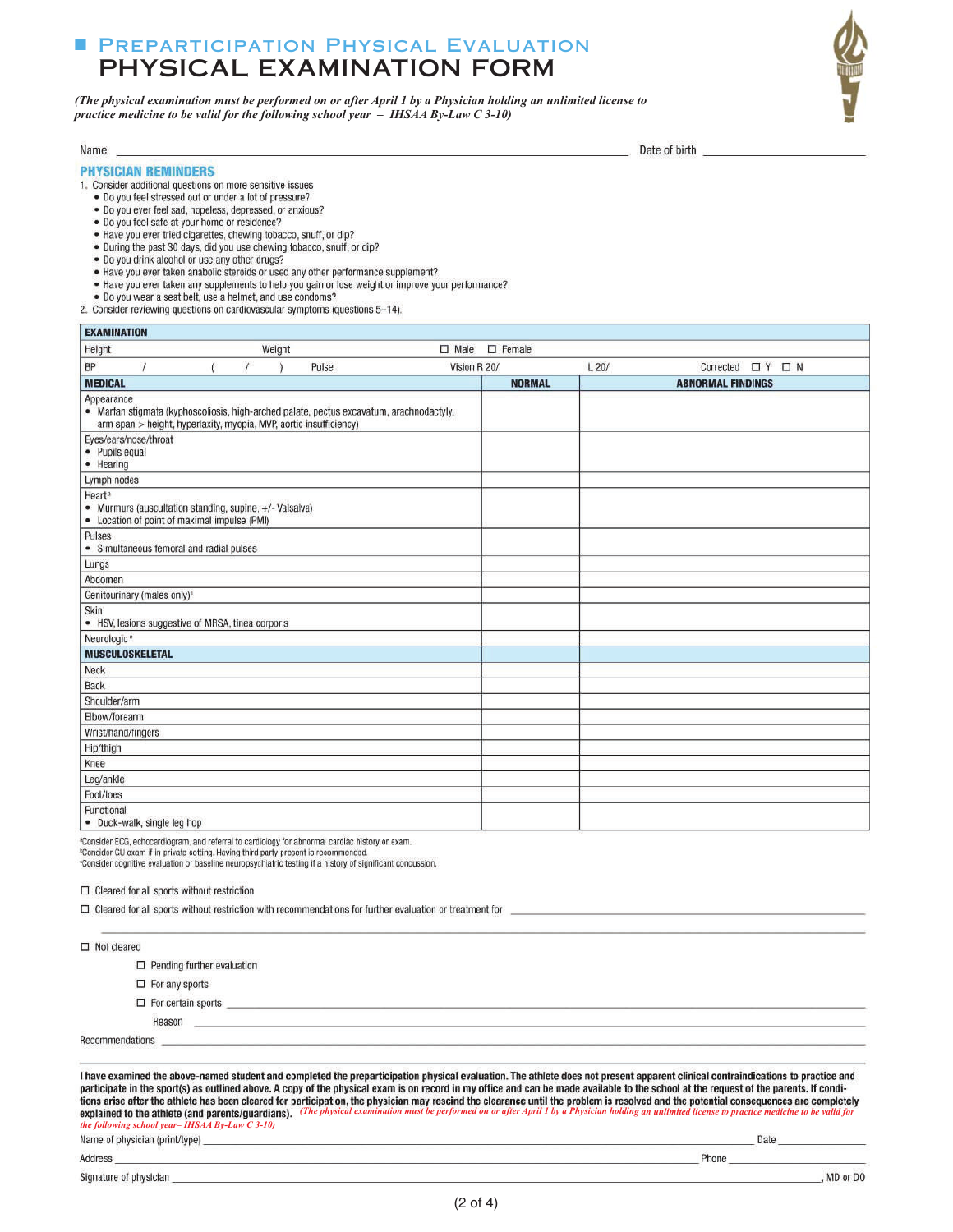# PREPARTICIPATION PHYSICAL EVALUATION IHSAA ELIGIBILITY RULES



### **INDIVIDUAL ELIGIBILITY RULES (Grades 9 through 12)**

**ATTENTION ATHLETE: Your school is a member of the IHSAA and follows established rules. To be eligible to represent your school in interschool athletics, you:**

- 1. must be a regular bona fide student in good standing in the school you represent; must have enrolled not later than the fifteenth day of the current semester.
- 2. must have completed 10 separate days of organized practice in said sport under the direct supervision of the high school coaching staff preceding date of participation in interschool contests. (Excluding Girls Golf – SeeRule 101)
- 3. must have received passing grades at the end of their last grading period in school in at least seventy percent (70%) of the maximum number of full credit subjects (or the equivalent) that a student can take and must be currently enrolled in at least seventy percent (70%) of the maximum number of full credit subjects (or the equivalent) that a student can take. Semester grades take precedence.
- 4. must not have reached your twentieth birthday prior to or on the scheduled date of the IHSAA State Finals in a sport.
- 5. must have been enrolled in your present high school last semester or at a junior high school from which your high school receives its students . . .
	- . . . unless you are entering the ninth grade for the first time.
	- ... unless you are transferring from a school district or territory with a corresponding bona fide move on the part of your parents.
	- . . . unless you are a ward of a court; you are an orphan, you reside with a parent, your former school closed, your former school is not accredited by the state accrediting agency in the state where the school is located, your transfer was pursuant to school board mandate, you attended in error a wrong school, you transferred from a correctional school, you are emancipated, you are a foreign exchange student under an approved CSIET program. You must have been eligible from the school from which you transferred.
- 6. must not have been enrolled in more than eight consecutive semesters beginning with grade 9.
- 7. must be an amateur (have not participated under an assumed name, have not accepted money or merchandise directly or indirectly for athletic participation, have not accepted awards, gifts, or honors from colleges or their alumni, have not signed a professional contract).
- 8. must have had a physical examination between April 1 and your first practice and filed with your principal your completed Consent and Release Certificate.
- 9. must not have transferred from one school to another for athletic reasons as a result of undue influence or persuasion by any person or group.
- 10. must not have received in recognition of your athletic ability, any award not approved by your principal or the IHSAA.
- 11. must not accept awards in the form of merchandise, meals, cash, etc.
- 12. must not participate in an athletic contest during the IHSAA authorized contest season for that sport as an individual or on any team other than your school team. (See Rule 15-1a) (Exception for outstanding student-athlete – See Rule 15-1b)
- 13. must not reflect discredit upon your school nor create a disruptive influence on the discipline, good order, moral or educational environment in your school.
- 14. students with remaining eligibility must not participate in tryouts or demonstrations of athletic ability in that sport as a prospective post-secondary school student-athlete. Graduates should refer to college rules and regulations before participating.
- 15. must not participate with a student enrolled below grade 9.
- 16. must not, while on a grade 9 junior high team, participate with or against a student enrolled in grade 11 or 12.
- 17. must, if absent five or more days due to illness or injury, present to your principal a written verification from a physician licensed to practice medicine, stating you may participate again. (See Rule 3-11 and 9-14.)
- 18. must not participate in camps, clinics or schools during the IHSAA authorized contest season. Consult your high school principal for regulations regarding out-of-season and summer.
- 19. girls shall not be permitted to participate in an IHSAA tournament program for boys where there is an IHSAA tournament program for girls in that sport in which they can qualify as a girls tournament entrant.

### *This is only a brief summary of the eligibility rules.*

## *You may access the IHSAA Eligibility Rules (By-Laws) at www.ihsaa.org*

*Please contact your school of***Þ***cials for further information and before participating outside your school.*